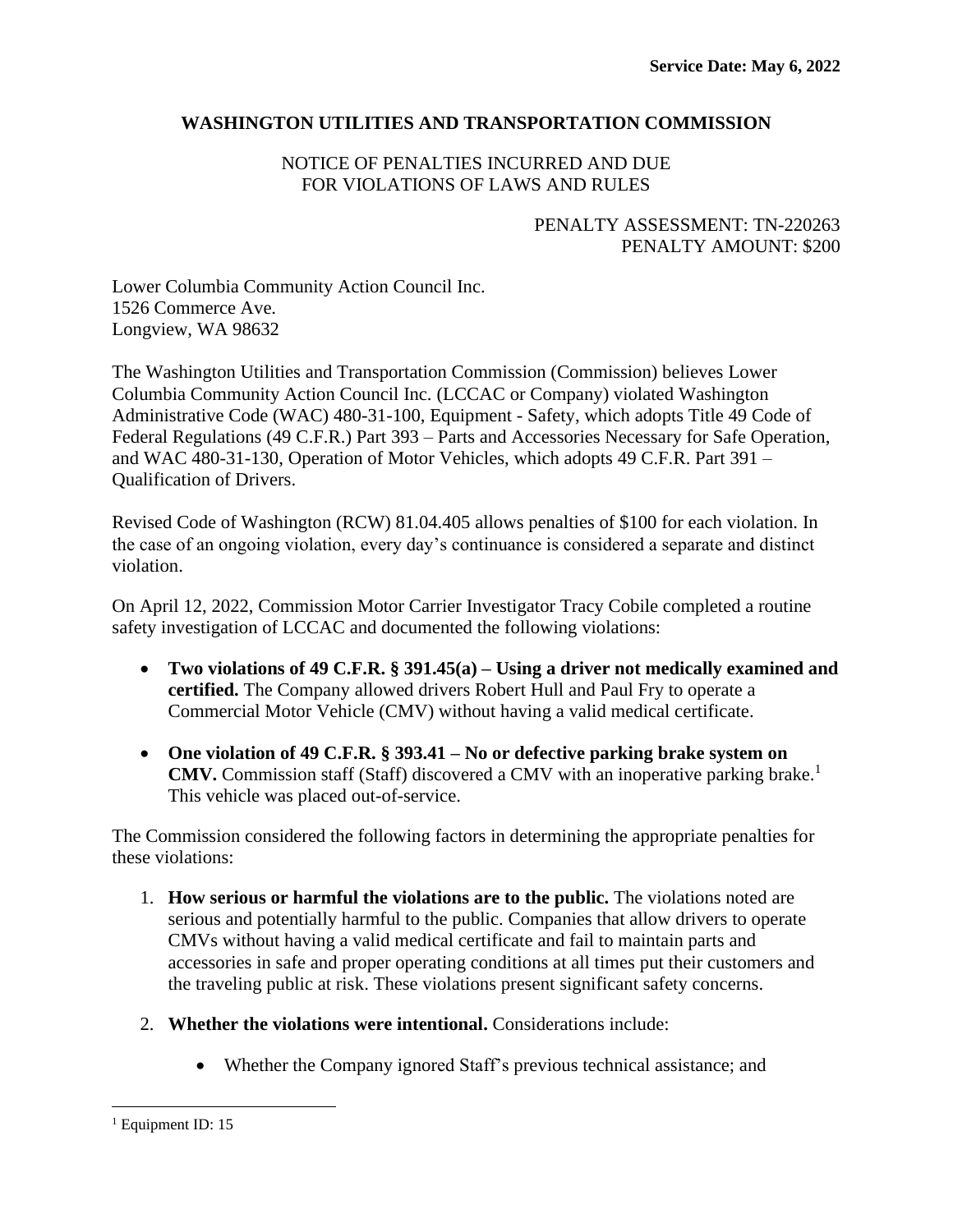#### **PENALTY ASSESSMENT TN-220263 PAGE 2**

• Whether there is clear evidence through documentation or other means that shows the Company knew of and failed to correct the violation.

On February 20, 2004, Staff provided technical assistance training to Kelly Wagoner, Transportation Manager of LCCAC. In the report Staff noted that the Company's drivers were not currently medically certified, and that the Company planned to consider and implement a medical qualification program in the future. Staff also discussed repair and maintenance requirements.

The Company knew or should have known about these requirements.

- 3. **Whether the Company self-reported the violations.** LCCAC did not self-report these violations.
- 4. **Whether the Company was cooperative and responsive.** The Company was cooperative throughout the safety investigation and expressed a desire to come into compliance.
- 5. **Whether the Company promptly corrected the violations and remedied the impacts.**  Staff does not know if the Company has corrected these violations.
- 6. **The number of violations.** Staff identified 13 violation types with a total of 34 individual occurrences during the safety investigation of LCCAC. Of those violations, Staff identified two violation types that warrant penalties in accordance with the Commission's Enforcement Policy.
- 7. **The number of customers affected.** LCCAC traveled 121,193 miles in 2021. These safety violations presented a public safety risk.
- 8. **The likelihood of recurrence.** Staff provided technical assistance with specific remedies to help the Company assess how well its safety management controls support safe operations and how to begin improving its safety performance. The Company was cooperative throughout the safety investigation and expressed a desire to come into compliance. In light of these factors, Staff believes that the likelihood of recurrence is low.
- 9. **The Company's past performance regarding compliance, violations, and penalties.**  On June 17, 2016, LCCAC was penalized \$900 for failure to submit a complete annual report and failure to pay the annual regulatory fee in order TN-160663. On February 29. 2016, the Commission determined that due to mitigating circumstance, no penalty was due.

The Company has no history of safety related penalties with the Commission.

10. **The Company's existing compliance program.** Kelly Wagoner is responsible for the Company's safety compliance program.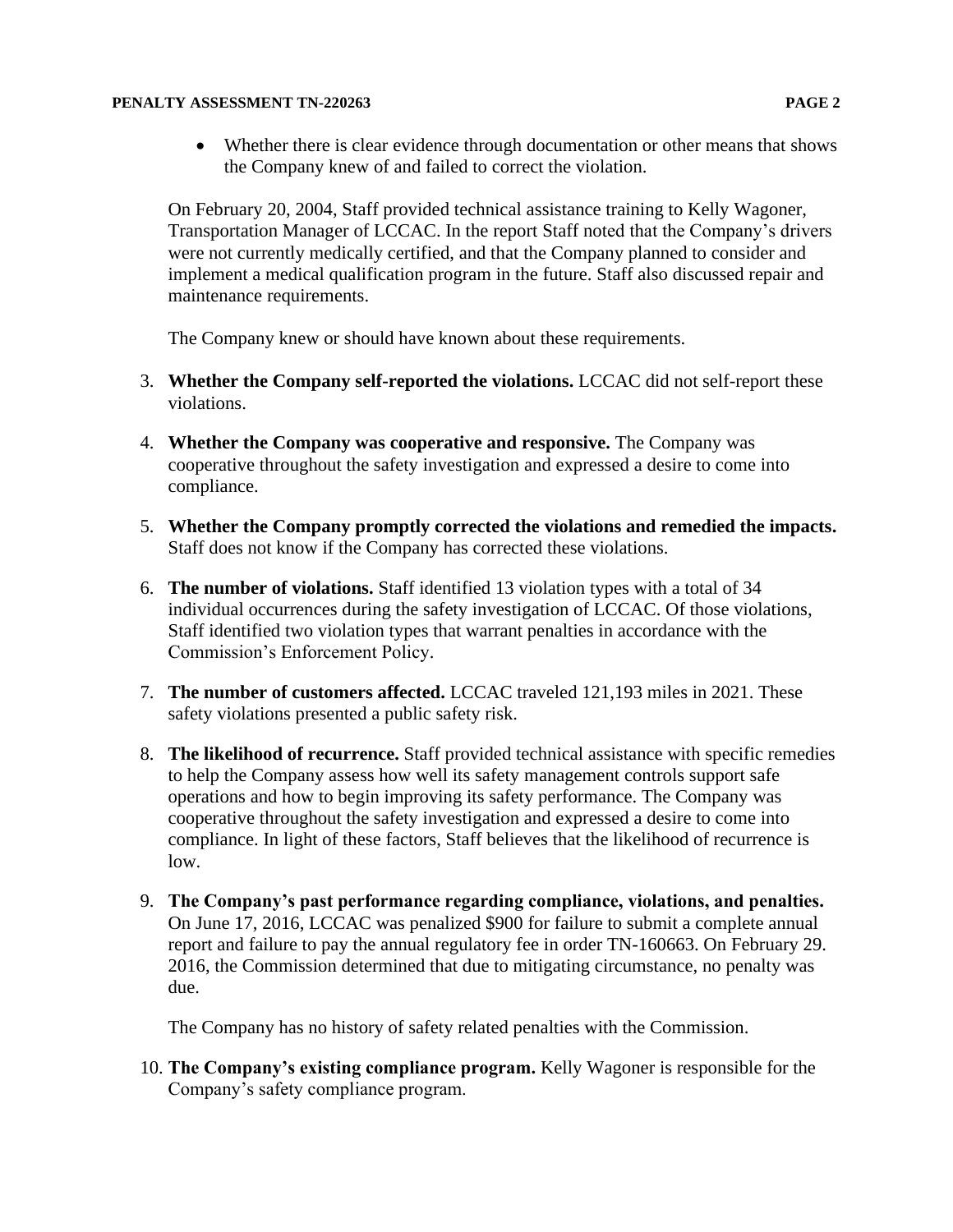#### **PENALTY ASSESSMENT TN-220263 PAGE 3**

11. **The size of the Company.** LCCAC currently operates four CMVs and employs four drivers. The Company reported \$413,606 in gross revenue for the fiscal year ending December 31, 2021.

The Commission's Enforcement Policy provides that some Commission requirements are so fundamental to safe operations that the Commission will issue mandatory penalties for each occurrence of a first-time violation.<sup>2</sup> The Commission generally will assess penalties by violation category, rather than per occurrence, for first-time violations of those critical regulations that do not meet the requirements for mandatory penalties. The Commission will assess penalties for any equipment violation meeting the Federal Motor Carrier Safety Administration's "out-of-service" criteria and also for repeat violations of critical regulations, including each occurrence of a repeat violation.

The Commission has considered these factors and determined that it should penalize LCCAC \$200 (Penalty Assessment), calculated as follows:

- Two violations of 49 C.F.R. § 391.45(a) Using a driver not medically examined and certified. The Commission assesses a "per category" penalty of \$100 for these critical violations.
- One violation of 49 C.F.R. § 393.41 No or defective parking brake system on CMV. The Commission assesses a penalty of \$100 for this out-of-service violation.

This information, if proven at a hearing and not rebutted or explained, is sufficient to support the penalty assessment.

Your penalty is due and payable now. If you believe any or all of the violations did not occur, you may deny committing the violation(s) and contest the penalty through evidence presented at a hearing or in writing. Alternatively, if there is a reason for any or all of the violations that you believe should excuse you from the penalty, you may ask for mitigation (reduction) of the penalty through evidence presented at a hearing or in writing. The Commission will grant a request for hearing only if material issues of law or fact require consideration of evidence and resolution in a hearing. Any request to contest the violation(s) or for mitigation of the penalty must include a written statement of the reasons supporting that request. Failure to provide such a statement will result in denial of the request. *See* RCW 81.04.405.

If you properly present your request for a hearing and the Commission grants that request, the Commission will review the evidence supporting your dispute of the violation(s) or application for mitigation in a Brief Adjudicative Proceeding before an administrative law judge. The administrative law judge will consider the evidence and will notify you of their decision.

<sup>&</sup>lt;sup>2</sup> Docket A-120061 – Enforcement Policy of the Washington Utilities & Transportation Commission – Section V.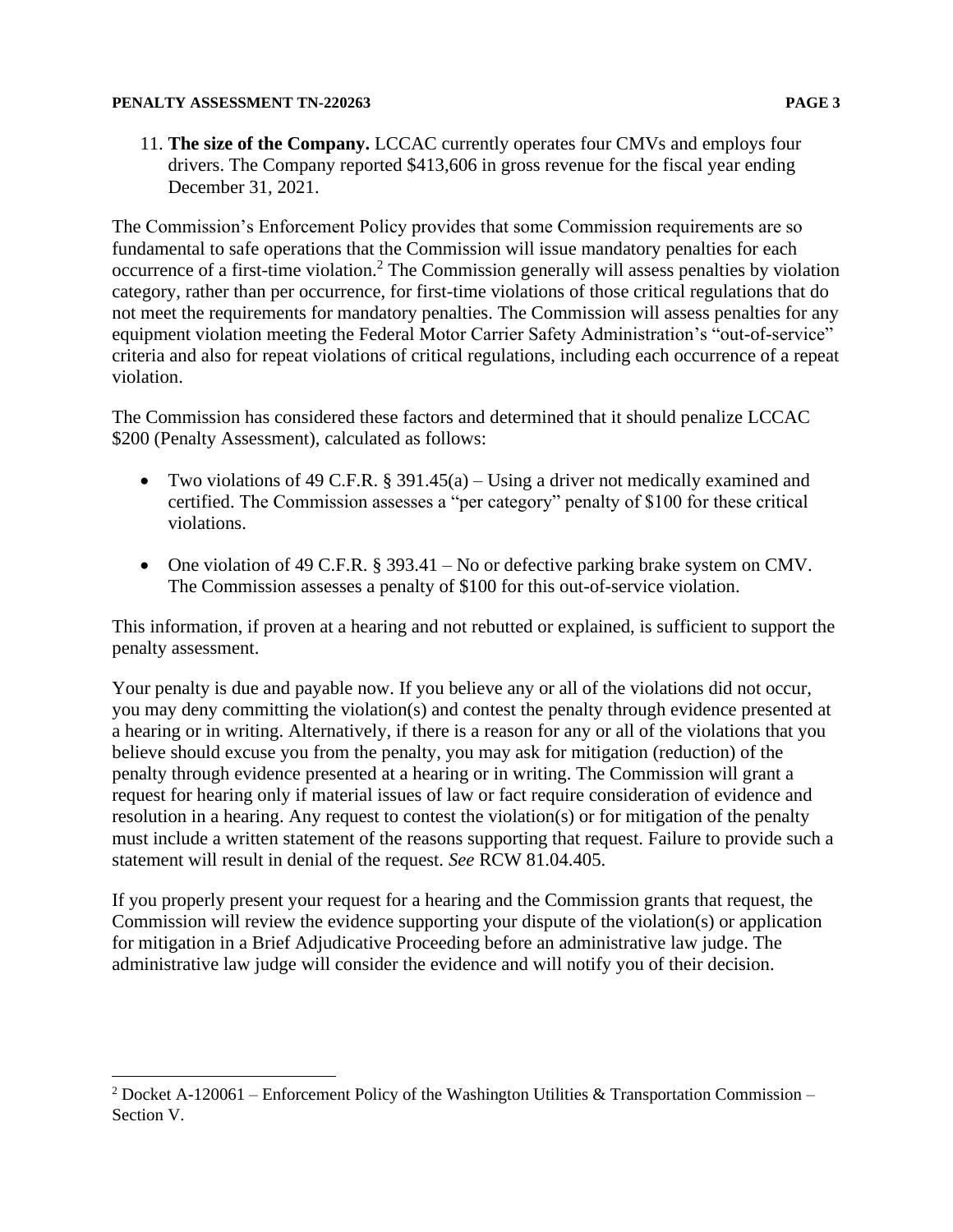**You must act within 15 days after receiving this Penalty Assessment** to do one of the following:

- Pay the amount due.
- Contest the occurrence of the violation(s).
- Admit the violations but request mitigation of the penalty amount.

Please indicate your selection on the enclosed form and submit it electronically through the Commission's web portal **within FIFTEEN (15) days** after you receive this notice. If you are unable to use the web portal, you may submit it via email to records@utc.wa.gov. If you are unable to submit the form electronically, you may send a paper copy to the Washington Utilities and Transportation Commission, PO Box 47250, Olympia, Washington 98504-7250.

**If you do not act within 15 days,** the Commission may take additional enforcement action, including but not necessarily limited to suspending or revoking your certificate to provide regulated service, assessing additional penalties, or referring this matter to the Office of the Attorney General for collection.

DATED at Lacey, Washington, and effective May 6, 2022.

/s/*Michael Howard on behalf of* RAYNE PEARSON Director, Administrative Law Division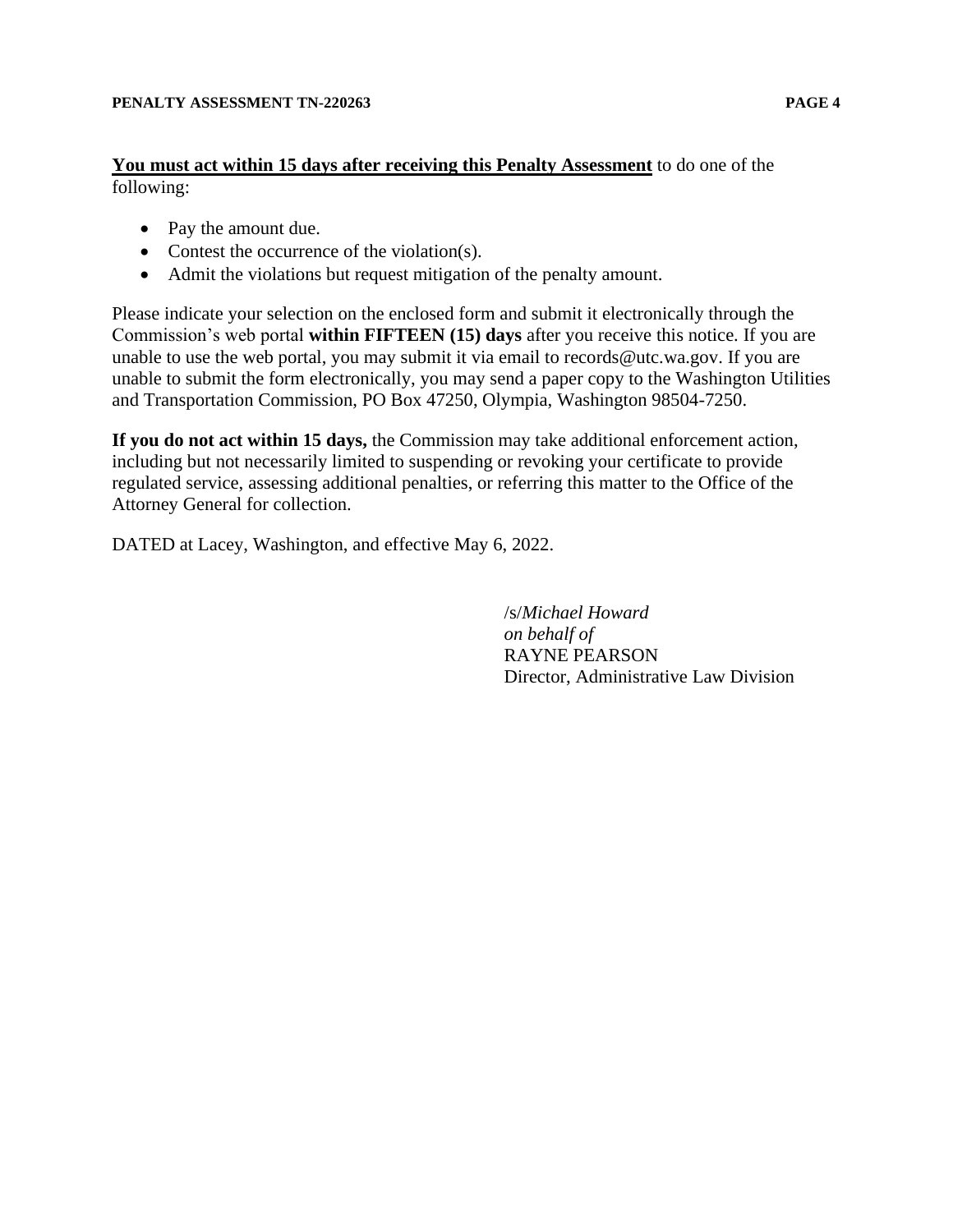## **WASHINGTON UTILITIES AND TRANSPORTATION COMMISSION** PENALTY ASSESSMENT TN-220263

**PLEASE NOTE***:* You must complete and sign this document, and send it to the Commission within 15 days after you receive the penalty assessment. Use additional paper if needed. I have read and understand RCW 9A.72.020 (printed below), which states that making false statements under oath is a class B felony. I am over the age of 18, am competent to testify to the matters set forth below and I have personal knowledge of those matters. I hereby make, under oath, the following statements.



[ ] 1. **Payment of penalty.** I admit that the violations occurred and enclose \$200 in payment of the penalty.

[ ] 2. **Contest the violation(s).** I believe that the alleged violation(s) did not occur for the reasons I describe below (**if you do not include reasons supporting your contest here, your request will be denied)**:

a) I ask for a hearing to present evidence on the information I provide above to an administrative law judge for a decision.

OR  $\parallel$  b) I ask for a Commission decision based solely on the information I provide above.

- [ ] 3. **Application for mitigation.** I admit the violations, but I believe that the penalty should be reduced for the reasons set out below **(if you do not include reasons supporting your application here, your request will be denied)**:
	- a) I ask for a hearing to present evidence on the information I provide above to an administrative law judge for a decision.
- OR  $\parallel$  b) I ask for a Commission decision based solely on the information I provide above.

I declare under penalty of perjury under the laws of the State of Washington that the foregoing, including information I have presented on any attachments, is true and correct.

| Dated: | [month/day/year], at |  | [city, state] |
|--------|----------------------|--|---------------|
|--------|----------------------|--|---------------|

\_\_\_\_\_\_\_\_\_\_\_\_\_\_\_\_\_\_\_\_\_\_\_\_\_\_\_\_\_\_\_\_\_\_\_\_\_ \_\_\_\_\_\_\_\_\_\_\_\_\_\_\_\_\_\_\_\_\_\_\_\_\_\_\_

Name of Respondent (company) – please print Signature of Applicant